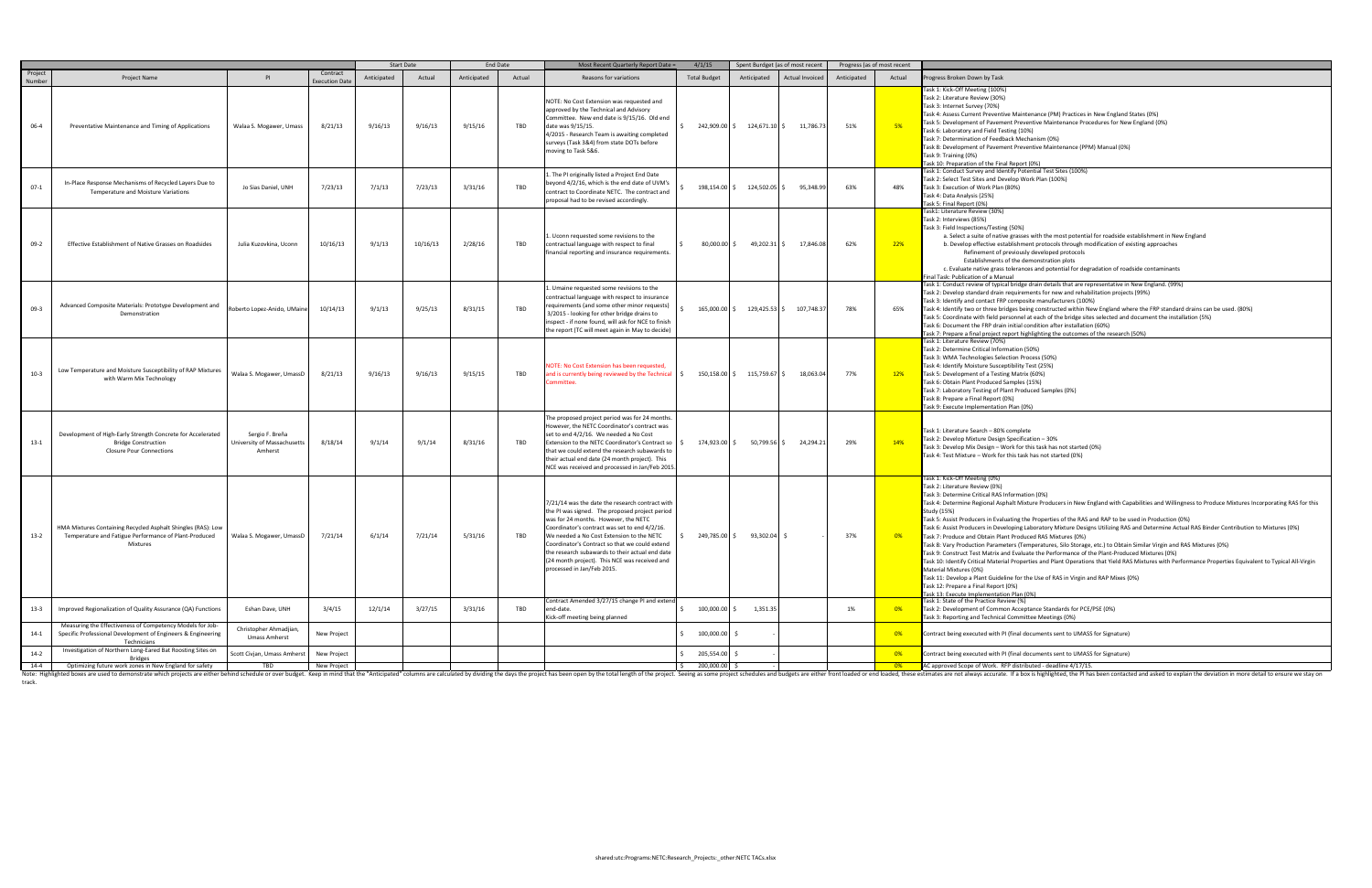# **A. PROJECT NUMBER AND TITLE:**

NETC 06-4 "Preventative Maintenance and Timing of Applications"

# **B. PRINCIPAL INVESTIGATOR(s) & UNIVERSITY(s):**

Dr. Walaa Mogawer, P.E. University of Massachusetts Dartmouth

# **C. WEB SITE ADDRESS (***If one exists***):**

http://www.uvm.edu/~transctr/?Page=netc/netc\_fy/netc\_fy2006.php#netc064

# **D. START DATE (***Per NETC Agreement***):** 9/16/2013

# **E. END DATE (***Per NETC Agreement***):** 9/15/2015

# *F.* **ANTICIPATED COMPLETION DATE:**

9/15/2015 (9/15/2016 requested)

# **G. PROJECT OBJECTIVES:**

The purpose of this project is to research existing best practices for pavement preventative maintenance strategies and adapt them to the unique variety of road conditions in New England (different traffic volumes, pavement materials, and northern climates). Additionally this research will attempt to outline pavement maintenance techniques and the inter-relationship with the timing of their application in New England. To meet the purpose of this project, the following objectives have been established:

- 1. Identify the components of a Pavement Preventive Maintenance (PPM) program.
- 2. Evaluate the state-of-the-practice relative to agencies (both US and worldwide) that have demonstrated successful implementation of a pavement preservation program. Identify both single treatment and multi-treatment strategies.
- 3. Use current and past projects as appropriate to evaluate techniques that have been successfully used to effectively extend the life of the pavement.
- 4. Identify and quantify the factors that influenced the successful implementation of a preservation technique, including **time** of treatment application in the existing pavement life cycle.
- 5. Validate the treatment parameters and methodologies using available tests for surface treatments as well as those for conventional flexible pavements (Hot Mix Asphalt mixtures) that might be modified to test these treatments
- 6. Determine the approximate cost for pavement preservation technique identified.
- 7. Develop an implementation pavement preservation manual for distribution to the state and local transportation agencies within the New England states.

# **H. REPORT PERIOD:**

2015 Quarter 1 – January through March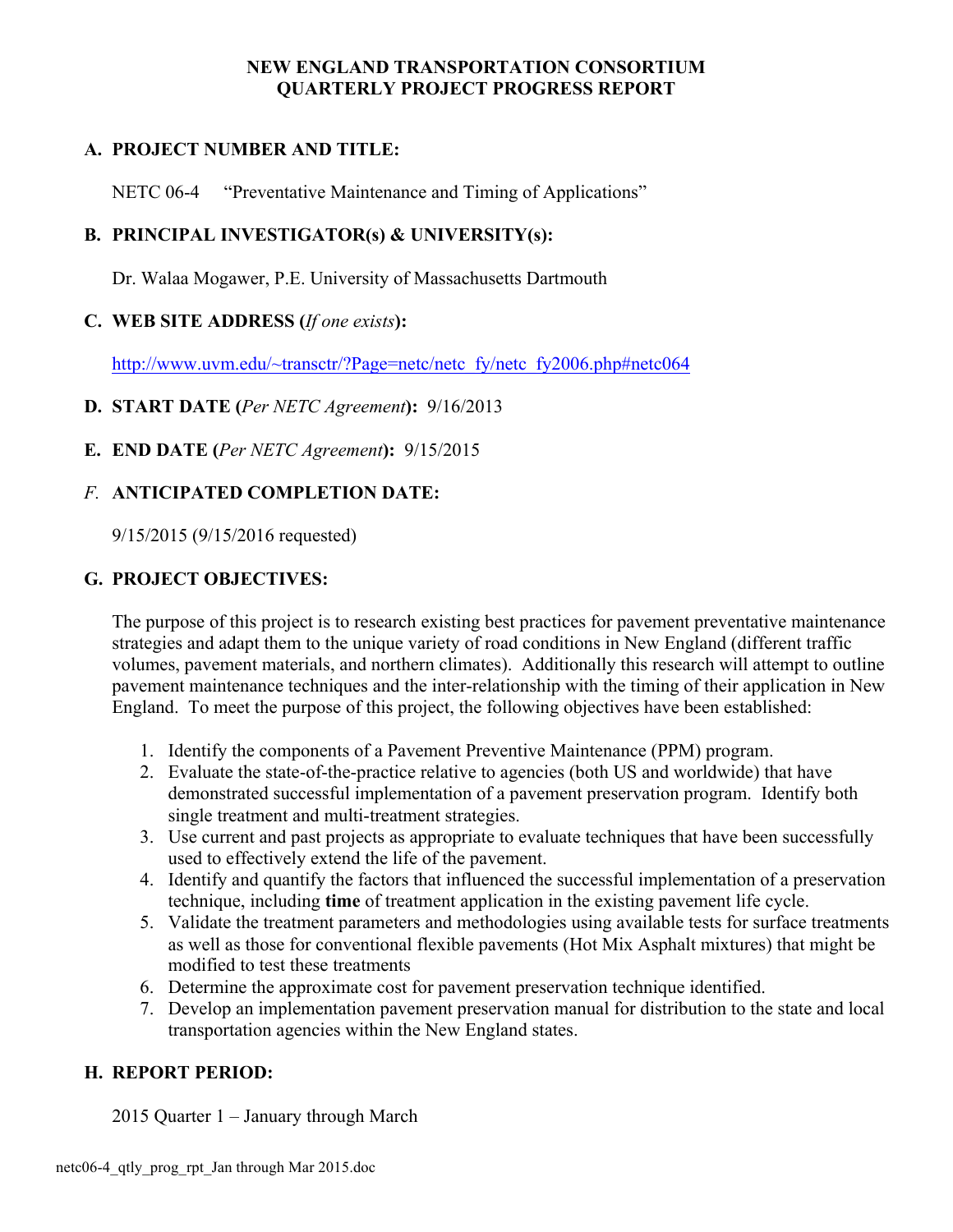# **I. ACCOMPLISHMENTS THIS PERIOD:**

1. Work continued on the literature review for this project (Task 2).

2. The research team developed and distributed a survey to each of the New England State DOT's to assess the current status of pavement preservation activities (Task  $3 \& 4$ ).

3. A project progress meeting was held via an online internet meeting on March  $31<sup>st</sup>$ , 2015. A task by task update was presented. Currently, the research team is awaiting the completed surveys (Task  $3 \& 4$ ) from a majority of the New England State DOT's before being able to proceed to Task 5 & 6. All states responded that they would complete the survey as soon as possible. A time frame on two weeks was suggested by the project PI. It was agreed to hold another update meeting in six to eight weeks.

# **J. PROBLEMS ENCOUNTERED (If any):**

1. UMass Dartmouth requested a no-cost time extension (September 2014) in order to include more new pavement preservation projects ongoing in the New England states to this study, investigate and purchase the needed testing devices, and to allow more time for field evaluation of the preservation projects included in the study. The requested time extension was for one year with a new end date of 9/15/2016.

**K. TECHNOLOGY TRANSFER ACTIVITIES:** *List any reports, papers, presentations published/presented during the report period or anticipated for the next quarter.*

None during the current period.

- **L. STATUS BY TASK:** *Show Work Task Number, description and % complete for each task including those completed, those underway, and those not started.*
	- Task 1: Kick-Off Meeting (100%)
	- Task 2: Literature Review (30%)
	- Task 3: Internet Survey (70%)
	- Task 4: Assess Current Preventive Maintenance (PM) Practices in New England States (0%)
	- Task 5: Development of Pavement Preventive Maintenance Procedures for New England (0%)
	- Task 6: Laboratory and Field Testing (10%)
	- Task 7: Determination of Feedback Mechanism (0%)
	- Task 8: Development of Pavement Preventive Maintenance (PPM) Manual (0%)
	- Task 9: Training (0%)

Task 10: Preparation of the Final Report (0%)

# **M. PERCENT COMPLETION OF TOTAL PROJECT:** 25%

# **N. ACTIVITIES PLANNED FOR NEXT QUARTER:**

Continue work on the literature review. Compile and tabulate survey responses for Task 3 & 4. Commence work on Task 5 & 6.

# **O. FINANCIAL STATUS:**

**As of:** *03/31/15*

netc06-4\_qtly\_prog\_rpt\_Jan through Mar 2015.doc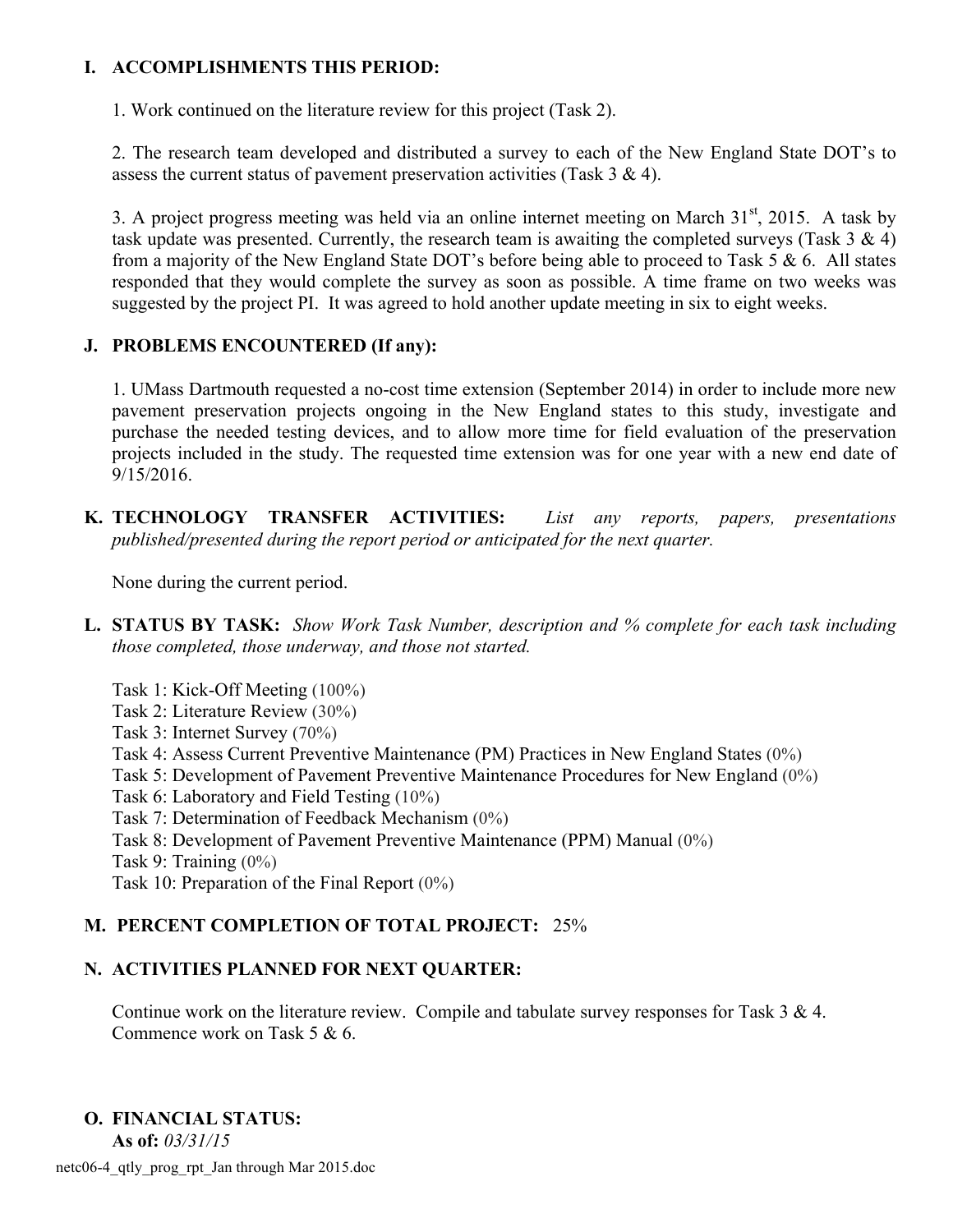**Total Project Budget: \$** \$242,908.82 **Total Expenditures: \$** 27,045.53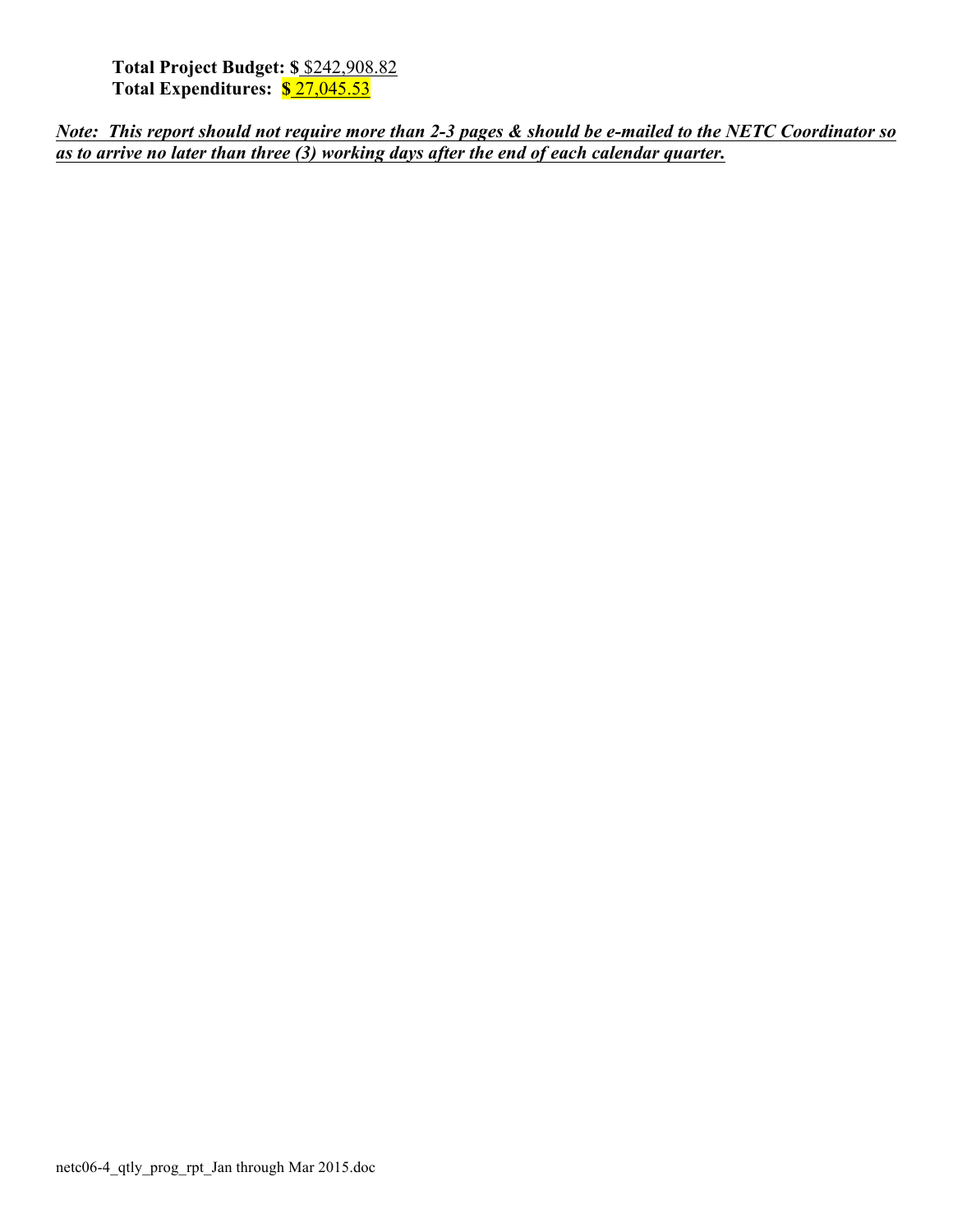# **A. PROJECT NUMBER AND TITLE:**

NETC 07-1 "In-Place Response Mechanisms of Recycled Layers Due to Temperature and Moisture Variations"

#### **B. PRINCIPAL INVESTIGATOR(s) & UNIVERSITY(s):**

Jo Sias Daniel, Ph.D., P.E., Department of Civil Engineering, University of New Hampshire

#### **C. WEB SITE ADDRESS (***If one exists***):**

http://www.unh.edu/civil-engineering/materials http://www.uvm.edu/trc/netc/netc-research-projects/ffy-2007-research-projects/

#### **D. START DATE (***Per NETC Agreement***):**

7/1/2013

#### **E. END DATE (***Per NETC Agreement***):**

3/31/2016

#### *F.* **ANTICIPATED COMPLETION DATE:**

*If different from the END DATE in paragraph E., the reason must be given. It is the responsibility of the Principal Investigator to insure that the project, including review of the draft report by the Project Technical Committee and the printing of the Final Report, is completed prior to the Agreement End Date. Costs incurred after the Agreement End Date cannot be reimbursed. Requests for extensions of the Agreement End Date must contain the reasons for the request and be submitted so as to arrive in the Coordinator's office at least 90 days prior to the Agreement End Date.*

3/31/2016

#### **G. PROJECT OBJECTIVES:**

The main objectives of this research are to:

- Determine the in-place properties of pavement cross-sections containing recycled materials common to the New England region
- Relate changes in those properties to variations in temperature and moisture, particularly during the spring thaw period

#### **H. REPORT PERIOD:**

2015 Quarter 1 – January through March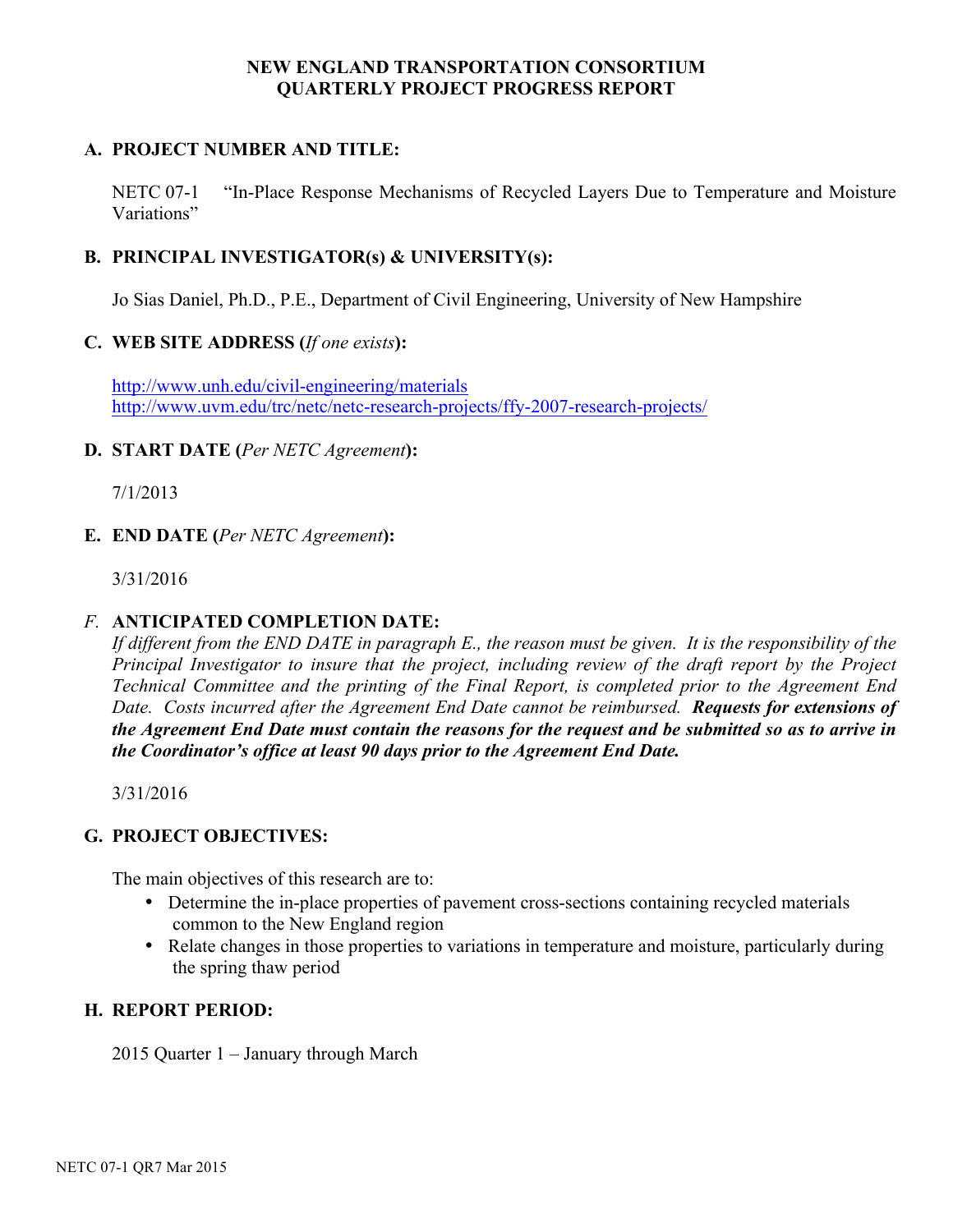#### **I. ACCOMPLISHMENTS THIS PERIOD:**

This quarter has been focused on FWD testing at the NH and ME sites. The research team has been analyzing the temperature data to determine the appropriate timing for FWD tests at all sites, and several sets of FWD tests have been conducted at each site.

The data logger at the Waterford site was replaced and the issue with the thermistor string at Warren Flats was resolved. Currently, all four sites are collecting and transmitting data as expected.

#### **J. PROBLEMS ENCOUNTERED (If any):**

None during the current period.

**K. TECHNOLOGY TRANSFER ACTIVITIES:** *List any reports, papers, presentations published/presented during the report period or anticipated for the next quarter.*

None during the current period.

**L. STATUS BY TASK:** *Show Work Task Number, description and % complete for each task including those completed, those underway, and those not started.*

Task 1: Conduct Survey and Identify Potential Test Sites (100%) Task 2: Select Test Sites and Develop Work Plan (100%) Task 3: Execution of Work Plan (80%) Task 4: Data Analysis (25%) Task 5: Final Report (0%)

# **M. PERCENT COMPLETION OF TOTAL PROJECT:** 60%

# **N. ACTIVITIES PLANNED FOR NEXT QUARTER:**

The FWD testing will continue through the spring thaw and recovery period. The research team will be analyzing the results in combination with the measurements from the in-place instrumentation. Pavement evaluations will also begin.

**O. FINANCIAL STATUS: As of:** *4/2/15* **Total Project Budget: \$** 198,154 **Total Expenditures: \$** 95,349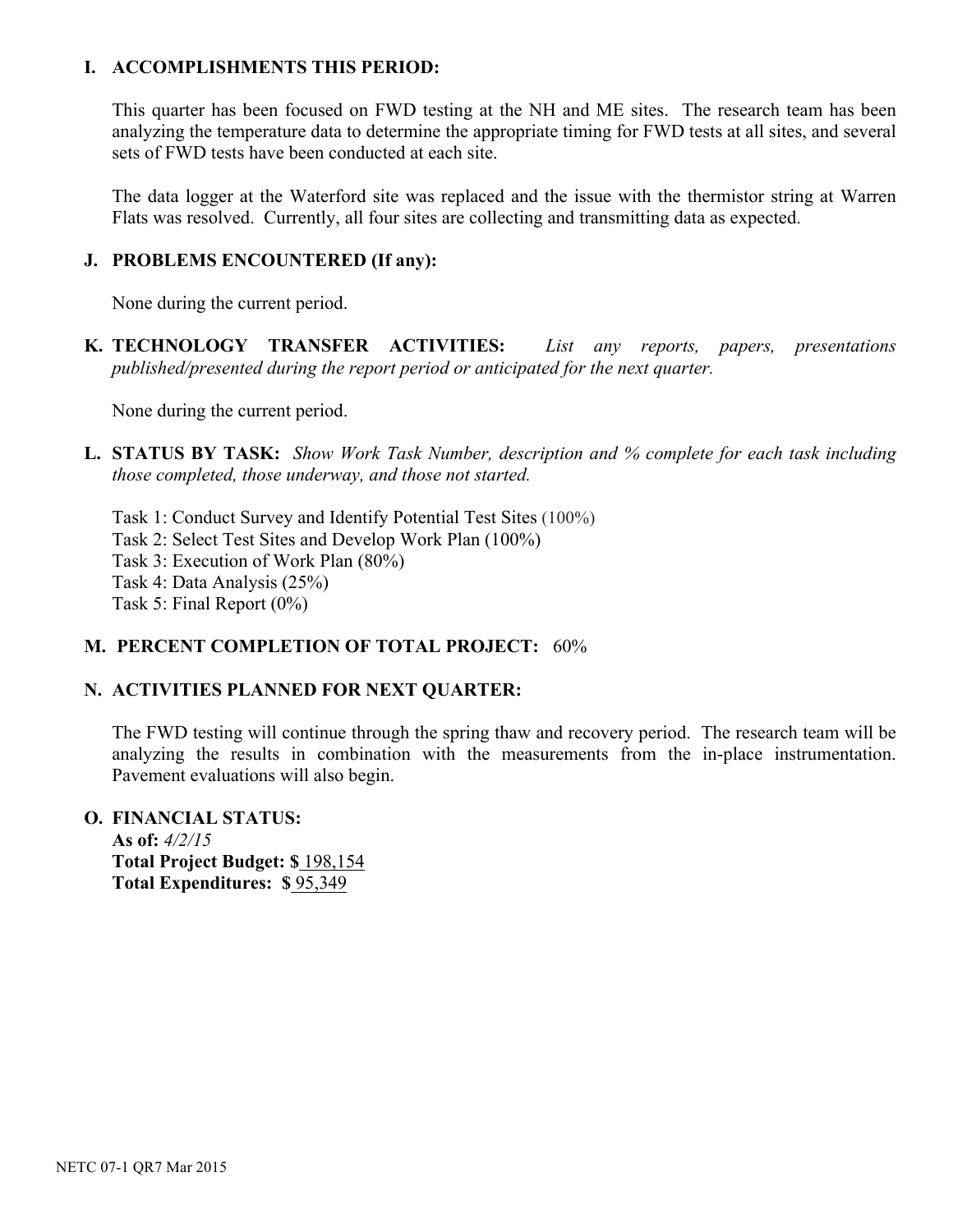# **A. PROJECT NUMBER AND TITLE:**

NETC 09-2: "Effective Establishment of Native Grasses on Roadsides"

# B. **PRINCIPAL INVESTIGATOR(s) & UNIVERSITY(s):**

Julia Kuzovkina, Cristian Schulthess, Robert Ricard, Department of Plant Science and Landscape Architecture, University of Connecticut, Storrs, CT Glenn Dryer, Director, Connecticut College Arboretum, New London, CT

# **C. WEB SITE ADDRESS (***If one exists***):**

**D. START DATE (***Per NETC Agreement***): 09/1/2013** 

# **E. END DATE (***Per NETC Agreement***): 02/28/2016**

# *F.* **ANTICIPATED COMPLETION DATE: 02/28/2016**

If different from the END DATE in paragraph E., the reason must be given. It is the *responsibility of the Principal Investigator to insure that the project, including review of the draft report by the Project Technical Committee and the printing of the Final Report, is completed prior to the Agreement End Date. Costs incurred after the Agreement End Date cannot be reimbursed. Requests for extensions of the Agreement End Date must contain the reasons for the request and be submitted so as to arrive in the Coordinator's office at least 90 days prior to the Agreement End Date.*

# **G. PROJECT OBJECTIVES:**

To build a comprehensive knowledgebase for a gradual transition toward sustainable native roadside vegetation cover which will support transportation goals for safety and infrastructure reinforcement while providing economic, ecological and aesthetic advantages. The direct deliverables to the New England Departments of Transportation include the Manual with guidelines for the effective establishment of native grasses on roadsides in New England and a model for an accelerated adoption and commercialization of this novel ecological restoration approach.

# **A. REPORT PERIOD: 1/1/2015 - 3/31/2015**

# **B. ACCOMPLISHMENTS THIS PERIOD:**

The following activities were implemented during this reporting period: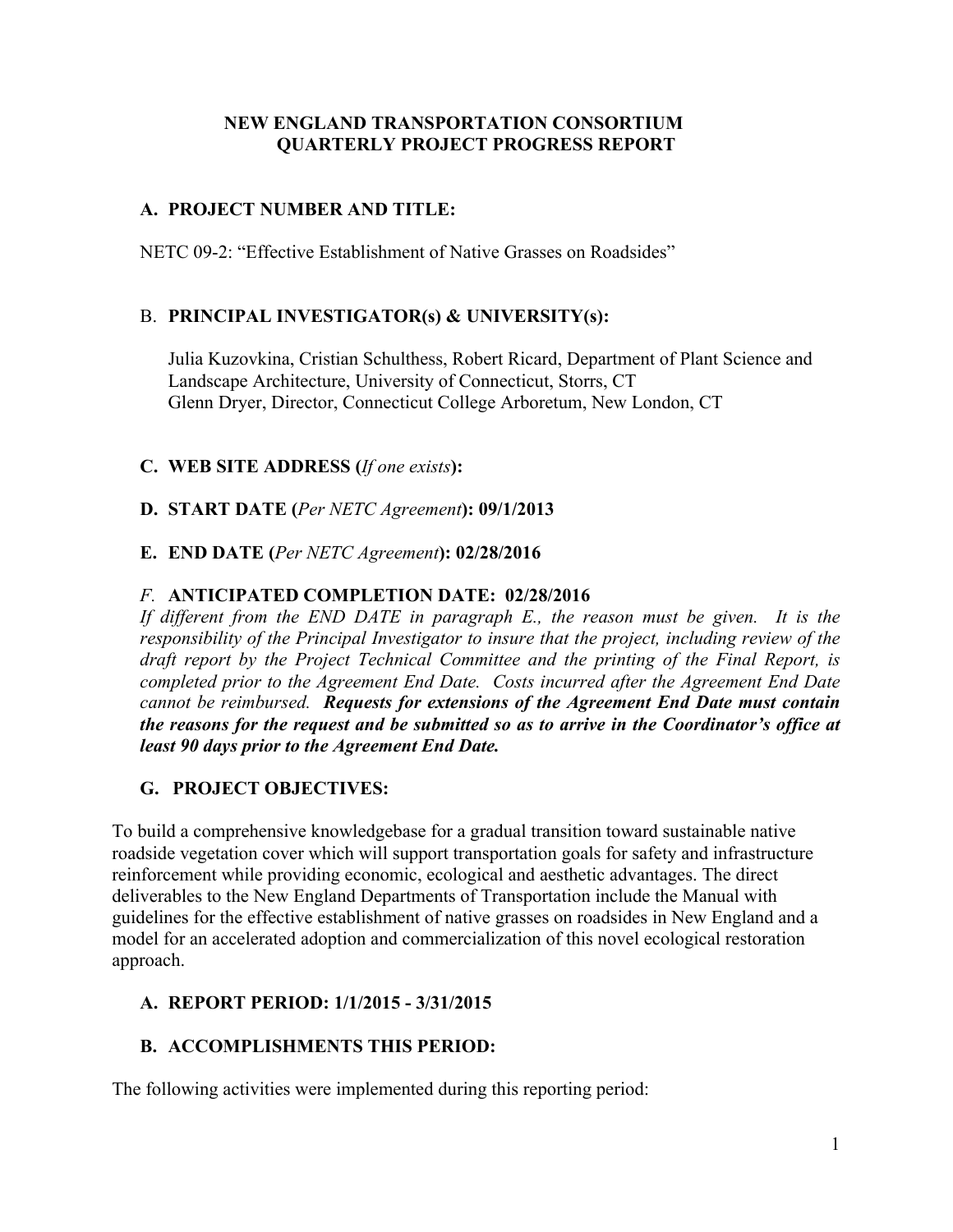#### Survey and Interviews:

January 6, 2015 – interviewed the Massachusetts DOT

Throughout January-February 2015: The attempts to schedule a visit to interview the Vermont DOT managers were unsuccessful (contacted 8 times Bill Ahearn and his colleagues by e-mail and phone).

March 2015: The decision was made to proceed with the interview analyses without input from Vermont. The complete transcripts for 5 states, visited during October-January, were prepared and analyses were completed. The write-up is in preparation.

#### Maintenance of the demonstration sites along Rt. 6:

Discussion of the treatments for field installation in spring 2015 is in progress.

# C. **PROBLEMS ENCOUNTERED (If any):**

No problems were encountered during this reporting period.

**D. TECHNOLOGY TRANSFER ACTIVITIES:** *List any reports, papers, presentations published/presented during the report period or anticipated for the next quarter.*

No technology transfer activities are reported for this period.

E. **STATUS BY TASK:** *Show Work Task Number, description and % complete for each task including those completed, those underway, and those not started.*

#### **Task1: Literature Review**

Research the information resources to provide a synthesis of the knowledgebase relevant to the establishment and management of native grasses and forbs in New England. This literature review will survey scholarly articles, books, working papers and other relevant sources (dissertations, conference proceedings), providing a description, summary, and critical evaluation of the materials to determine which information sources make a significant contributions to the understanding of the topic of the potential of native grasses for roadside planting.

#### **30% complete**

#### **Task 2: Interviews**

Develop a questionnaire to invite New England DOT's to be the target audience to evaluate the current status of the use of native and exotic plants on roadsides, to assess the interest level in using native species, and to examine the likelihood of roadside managers adopting this approach.

**85% complete**

#### **Task 3: Field Inspections/Testing**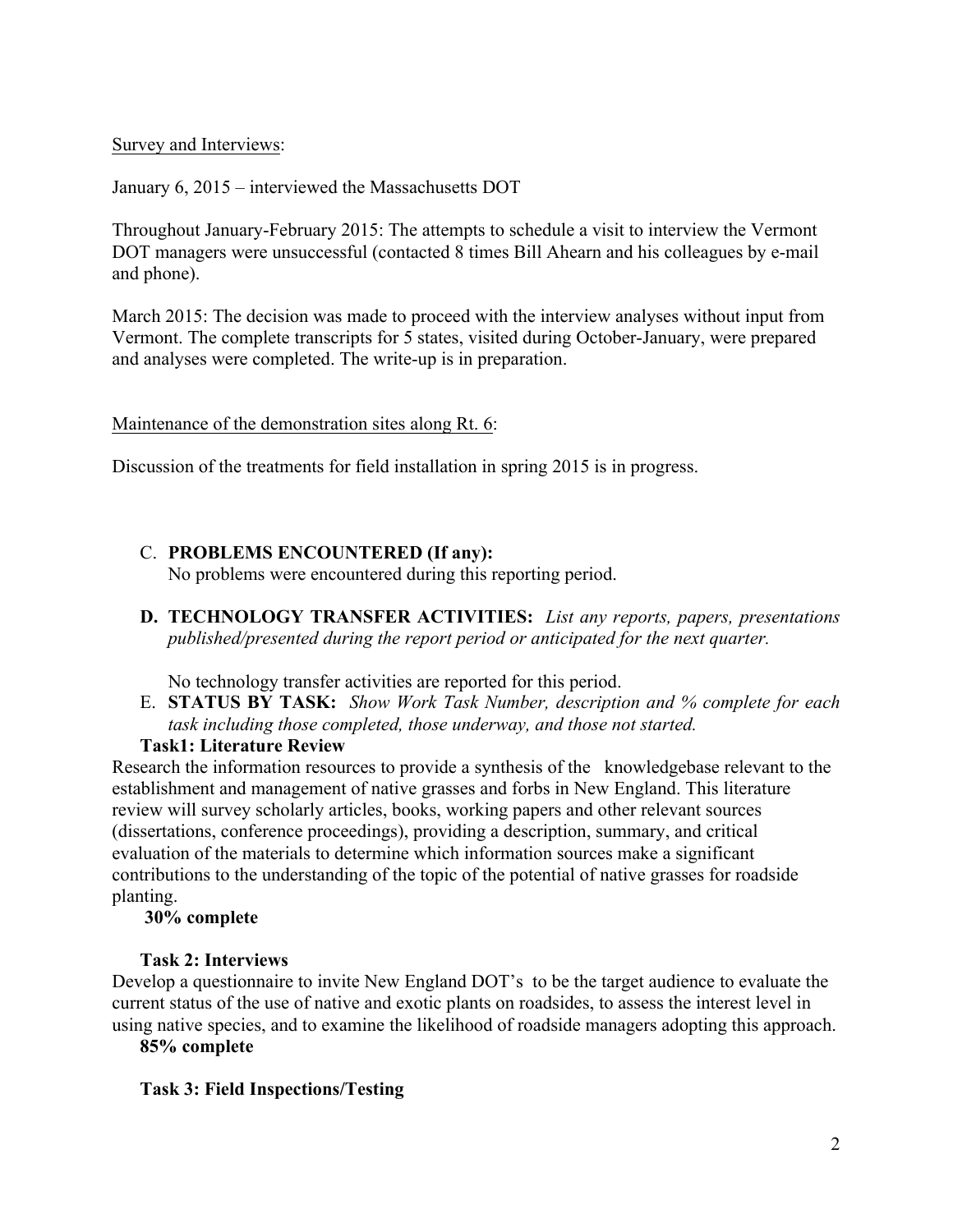Identify native species with the best potential for roadside plantings in New England; identify ecotypes which should be recommended for New England. Develop effective establishment protocols through modification of existing approaches. Evaluate native grass tolerances and potential for degradation of roadside contaminants.

**50% complete**

#### **F. PERCENT COMPLETION OF TOTAL PROJECT: 55%**

**G. ACTIVITIES PLANNED FOR NEXT QUARTER:** Complete the interview analyses and write-up. establishment of the demonstration plots along Rt. 6. Evaluate the plots installed last fall. Establish additional experimental plots in May.

**H. FINANCIAL STATUS: As of:** *Month, Day, Year* **Total Project Budget: \$ 80,000.00 Total Expenditures: \$ 15,100.25**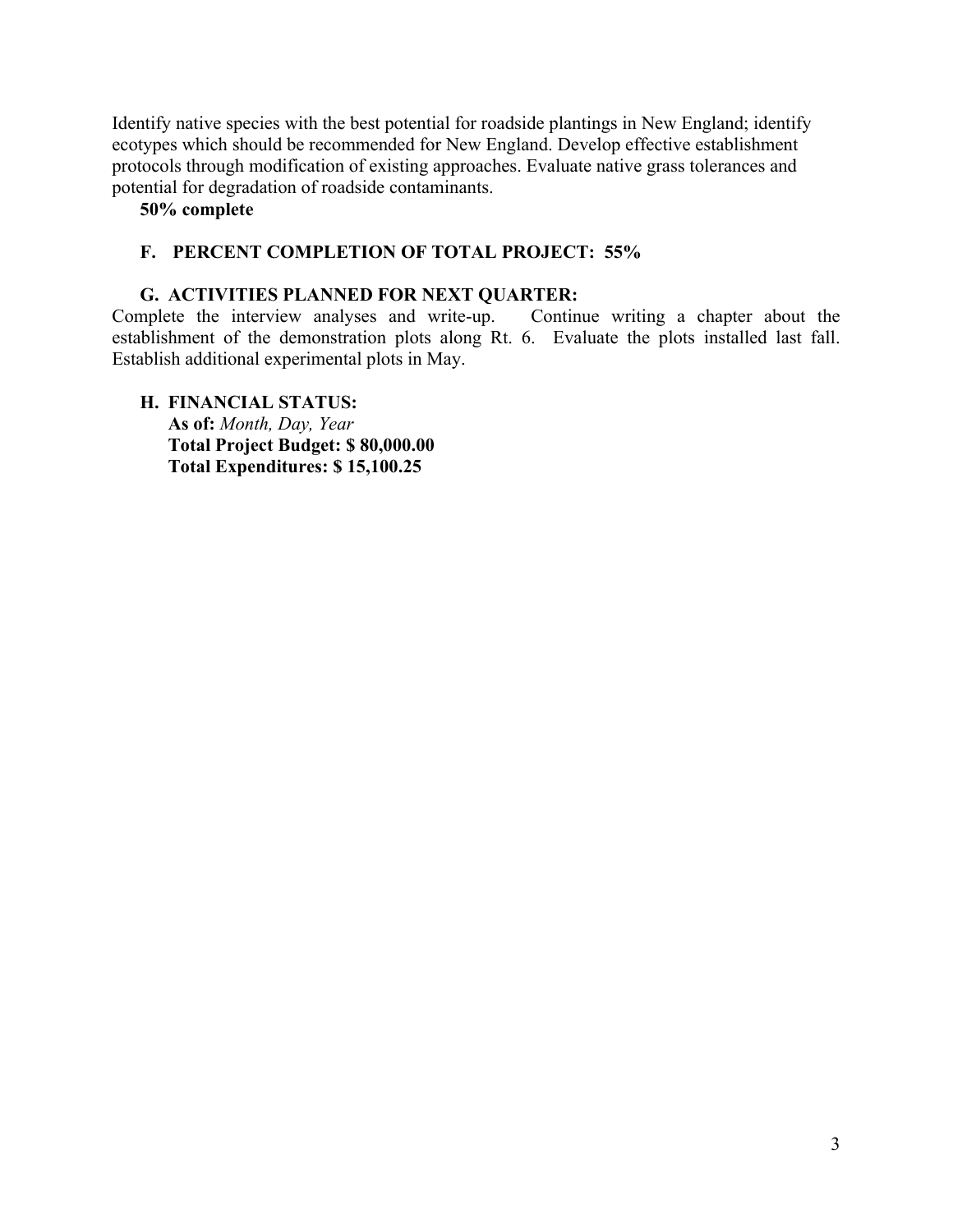#### **A. PROJECT NUMBER AND TITLE:**

NETC 10-3 "Low Temperature and Moisture Susceptibility of RAP Mixtures with Warm Mix Technology"

#### **B. PRINCIPAL INVESTIGATOR(s) & UNIVERSITY(s):**

Professor Walaa S. Mogawer, PE, F.ASCE, Highway Sustainability Research Center (HSRC), University of Massachusetts

#### **C. WEB SITE ADDRESS (***If one exists***):**

http://www.uvm.edu/~transctr/?Page=netc/netc\_fy/netc\_fy2010.php#netc103

#### **D. START DATE (***Per NETC Agreement***):**

9/16/2013

**E. END DATE (***Per NETC Agreement***):**

9/15/2015

#### *F.* **ANTICIPATED COMPLETION DATE:**

*If different from the END DATE in paragraph E., the reason must be given. It is the responsibility of the Principal Investigator to insure that the project, including review of the draft report by the Project Technical Committee and the printing of the Final Report, is completed prior to the Agreement End Date. Costs incurred after the Agreement End Date cannot be reimbursed. Requests for extensions of the Agreement End Date must contain the reasons for the request and be submitted so as to arrive in the Coordinator's office at least 90 days prior to the Agreement End Date.*

9/15/2015

# **G. PROJECT OBJECTIVES:**

The research project will evaluate the moisture susceptibility and low temperature cracking properties of RAP mixtures produced with WMA technologies. Plant mixtures produced with varying RAP contents and warm mix technologies will be sampled. Laboratory testing will include an evaluation of mixtures susceptibility to moisture damage using one or more of the following tests: (1) AASHTO T324 "Hamburg Wheel-Track Testing of Compacted Hot Mix Asphalt (HMA)", (2) AASHTO T-283 "Resistance of Compacted Hot Mix Asphalt (HMA) to Moisture-Induced Damage", and (3) ratio of wet to dry dynamic modulus measured at 20ºC. The test(s) selection will be based, as described later in the proposal, on the literature review conducted under Task 1. Also, the low temperature cracking susceptibility will be evaluated using the following two tests: (1) AASHTO TP10-93 "Standard Test Method for Thermal Stress Restrained Specimen Tensile Strength (TSRST)" and (2) AASHTO T322 "Standard Method of Test for Determining the Creep Compliance and Strength of Hot Mix Asphalt (HMA) Using the Indirect Tensile Test Device." Additional testing will include evaluating the effect of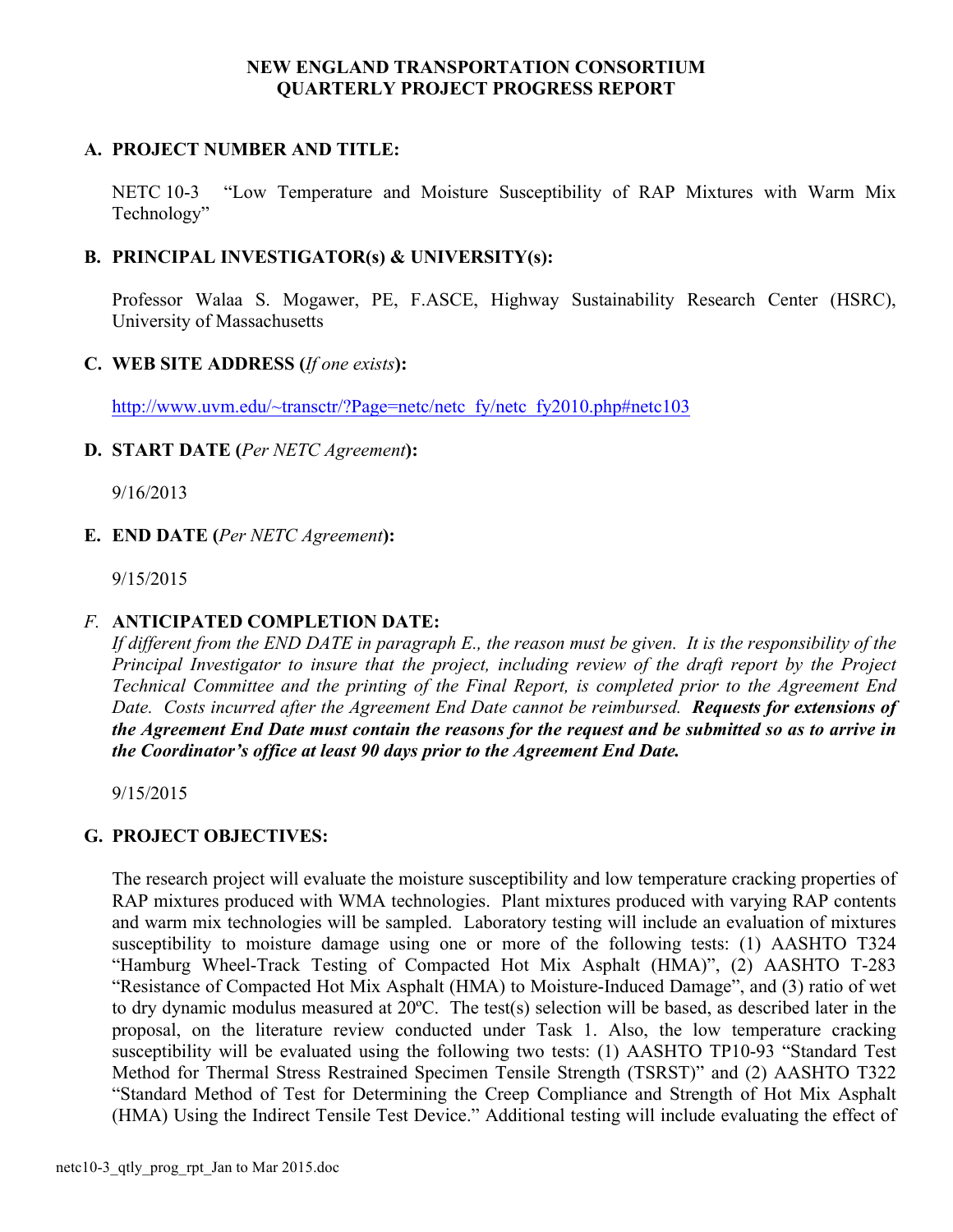the different WMA technologies on the workability of the mixtures and evaluating the degree of blending between the RAP binder and the virgin binder using a procedure developed by Bonaquist.

## **H. REPORT PERIOD:**

2015 Quarter 1 – January through March

# **I. ACCOMPLISHMENTS THIS PERIOD:**

- 1. UMass Dartmouth contacted Tilcon CT about reproducing the mixtures produced in October 2014 that did not meet the required volumetric properties.
- 2. UMass Dartmouth contacted the other contractor (Palmer Paving) who agreed to produce mixture for this study. This contractor stated that they will produce the mixtures in April or May 2015.
- 3. An additional contractor was contacted (PJ Keating) to determine if they would help with producing the mixtures for this study in the event one of the selected contractors cannot supply the mixtures.

# **J. PROBLEMS ENCOUNTERED (If any):**

- 1. In September 2014, UMass Dartmouth formally requested a no additional cost time extension for this project of twelve month (new end date 9/15/2016). The basis of the request is that the contractors have not produced or provided the mixtures required for this study.
- **K. TECHNOLOGY TRANSFER ACTIVITIES:** *List any reports, papers, presentations published/presented during the report period or anticipated for the next quarter.*

None during the current period.

- **L. STATUS BY TASK:** *Show Work Task Number, description and % complete for each task including those completed, those underway, and those not started.*
	- Task 1: Literature Review (70%)
	- Task 2: Determine Critical Information (50%)
	- Task 3: WMA Technologies Selection Process (50%)
	- Task 4: Identify Moisture Susceptibility Test (25%)
	- Task 5: Development of a Testing Matrix (60%)
	- Task 6: Obtain Plant Produced Samples (15%)
	- Task 7: Laboratory Testing of Plant Produced Samples (0%)
	- Task 8: Prepare a Final Report (0%)
	- Task 9: Execute Implementation Plan (0%)

# **M. PERCENT COMPLETION OF TOTAL PROJECT: 40**%

# **N. ACTIVITIES PLANNED FOR NEXT QUARTER:**

UMass Dartmouth will attempt to obtain and begin testing the plant produce mixtures.

# **O. FINANCIAL STATUS:**

netc10-3\_qtly\_prog\_rpt\_Jan to Mar 2015.doc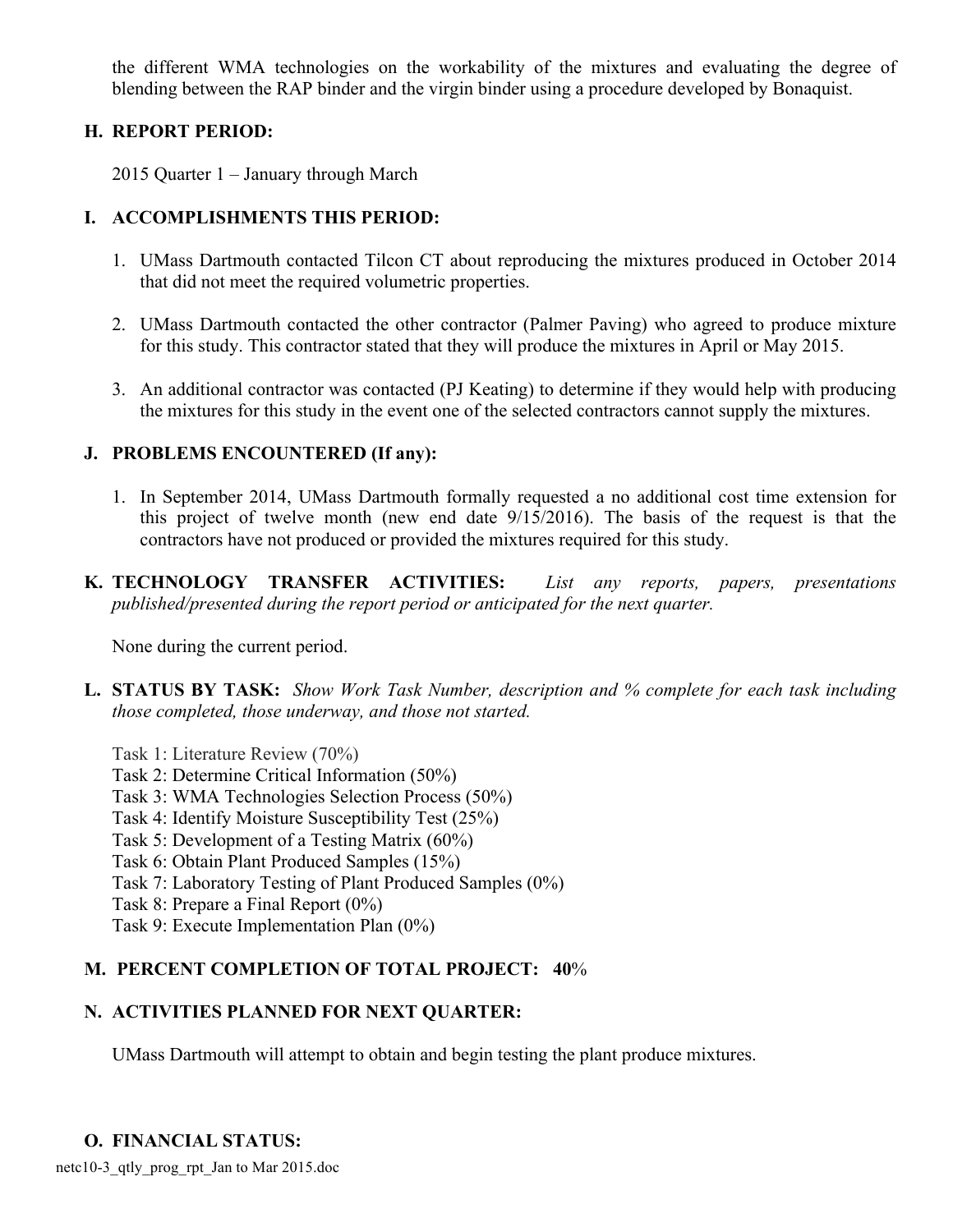**As of:** *3/31/15* **Total Project Budget: \$** 150,157.70 **Total Expenditures: \$** 28,449.28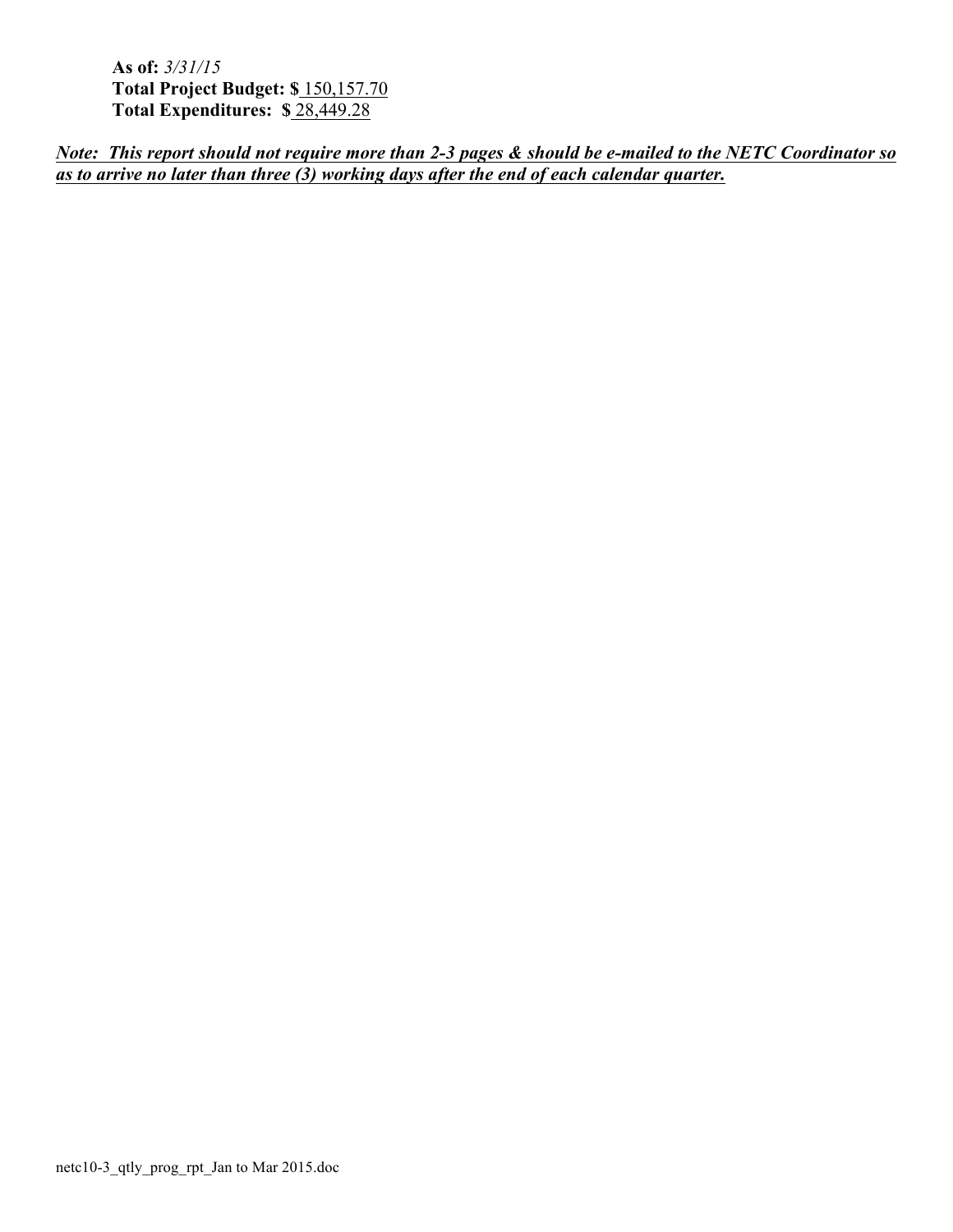# **A. PROJECT NUMBER AND TITLE:**

**NETC 13-2** "**HMA Mixtures Containing Recycled Asphalt Shingles (RAS): Low Temperature and Fatigue Performance of Plant-Produced Mixtures**"

# **B. PRINCIPAL INVESTIGATOR(s) & UNIVERSITY(s):**

Professor Walaa S. Mogawer, PE, F.ASCE, Highway Sustainability Research Center (HSRC), University of Massachusetts

# **C. WEB SITE ADDRESS (***If one exists***):**

http://www.uvm.edu/trc/netc/netc-research-projects/ffy-2013-research-projects/

# **D. START DATE (***Per NETC Agreement***):**

06/01/14

# **E. END DATE (***Per NETC Agreement***):**

05/31/16

# **F. ANTICIPATED COMPLETION DATE:**

05/31/16

# **G. PROJECT OBJECTIVES:**

The goal of this research will be to evaluate plant-produced HMA mixtures that contain RAS to identify the critical material properties and plant operations that are needed to produce RAS mixtures with fatigue and low temperature cracking properties equivalent (or better than) typical mixtures that are produced. In order to accomplish this goal, the following research objectives are proposed:

- 1. Determine the current state-of-practice with regards to recycled shingle usage in paving mixtures.
- 2. Locate regional asphalt mixture producers in New England with capabilities and willingness to produce mixtures incorporating RAS for this study. From this list of producers, select producers so that both batch and drum plant are utilized for production.
- 3. Assist the selected producers in evaluating the properties of the RAS and RAP to be used in production.
- 4. Construct a matrix of mixtures that will be produced. An all-virgin material control mixture, 5% RAS mixture and a 5% RAS + RAP mixture will be designed.
- 5. Assist the selected producers in developing laboratory mixture designs utilizing RAS that meet the required volumetric criteria.
- 6. Produce the mixtures using a batch plant and drum plant. Produce mixtures assuming 100% blending of the RAS and virgin binder and at the calculated actual RAS binder contribution.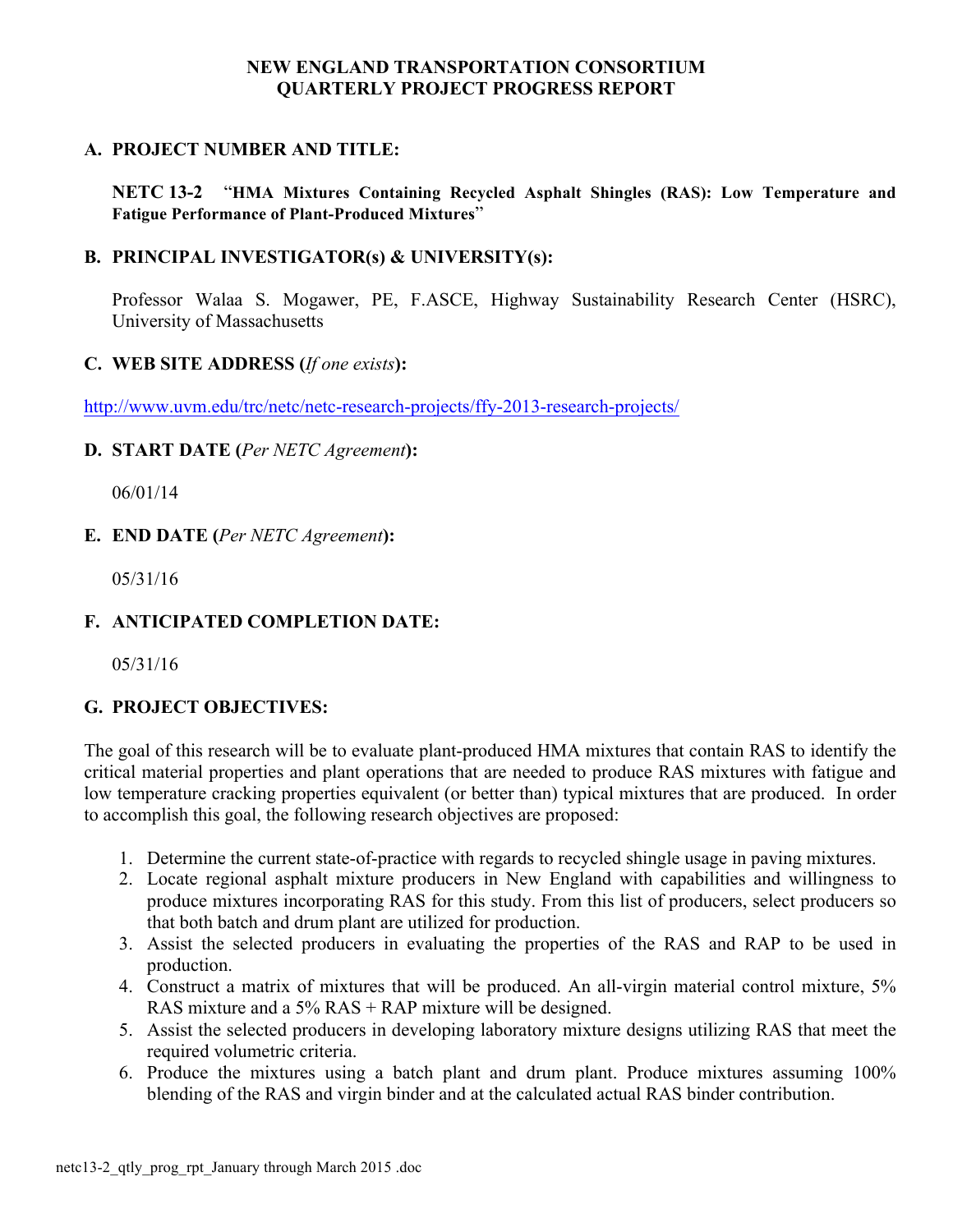- 7. Sample the mixture at the plant and verify volumetric properties. Mixtures not meeting the volumetric properties should be produced again with alteration to the production parameters (i.e. use higher temperatures, longer silo storage times or increased mixing times).
- 8. Construct a matrix for evaluating the performance of the mixtures with emphasis of low temperature and fatigue cracking. The matrix should contain a component to evaluate the effect of aging on the degree of blending between aged and virgin binders.
- 9. Identify critical material properties and plant operations that yield RAS mixtures with performance properties equivalent to typical all-virgin material mixtures.
- 10. Develop a guideline for the use of RAS in virgin and RAP mixtures.

# **H. REPORT PERIOD:**

2015 Quarter 1– January through March

# **I. ACCOMPLISHMENTS THIS PERIOD:**

- 1. UMass Dartmouth continued to contacted several producers of asphalt mixtures in New England about their availability and willingness to participate in the study. Due to inclement weather no mixtures were able to be produced this quarter.
- 2. Work commenced on the literature review for this project.

# **J. PROBLEMS ENCOUNTERED (If any):**

None

**K. TECHNOLOGY TRANSFER ACTIVITIES:** *List any reports, papers, presentations published/presented during the report period or anticipated for the next quarter.*

None during the current period.

- **L. STATUS BY TASK:** *Show Work Task Number, description and % complete for each task including those completed, those underway, and those not started.*
	- Task 1: Kick-Off Meeting (0%)
	- Task 2: Literature Review (0%)
	- Task 3: Determine Critical RAS Information (0%)
	- Task 4: Determine Regional Asphalt Mixture Producers in New England with Capabilities and Willingness to Produce Mixtures Incorporating RAS for this Study (15%)
	- Task 5: Assist Producers in Evaluating the Properties of the RAS and RAP to be used in Production  $(0\%)$
	- Task 6: Assist Producers in Developing Laboratory Mixture Designs Utilizing RAS and Determine Actual RAS Binder Contribution to Mixtures (0%)
	- Task 7: Produce and Obtain Plant Produced RAS Mixtures (0%)
	- Task 8: Vary Production Parameters (Temperatures, Silo Storage, etc.) to Obtain Similar Virgin and RAS Mixtures (0%)
	- Task 9: Construct Test Matrix and Evaluate the Performance of the Plant-Produced Mixtures (0%)
	- Task 10: Identify Critical Material Properties and Plant Operations that Yield RAS Mixtures with Performance Properties Equivalent to Typical All-Virgin Material Mixtures (0%)
	- Task 11: Develop a Plant Guideline for the Use of RAS in Virgin and RAP Mixes (0%)

Task 12: Prepare a Final Report (0%)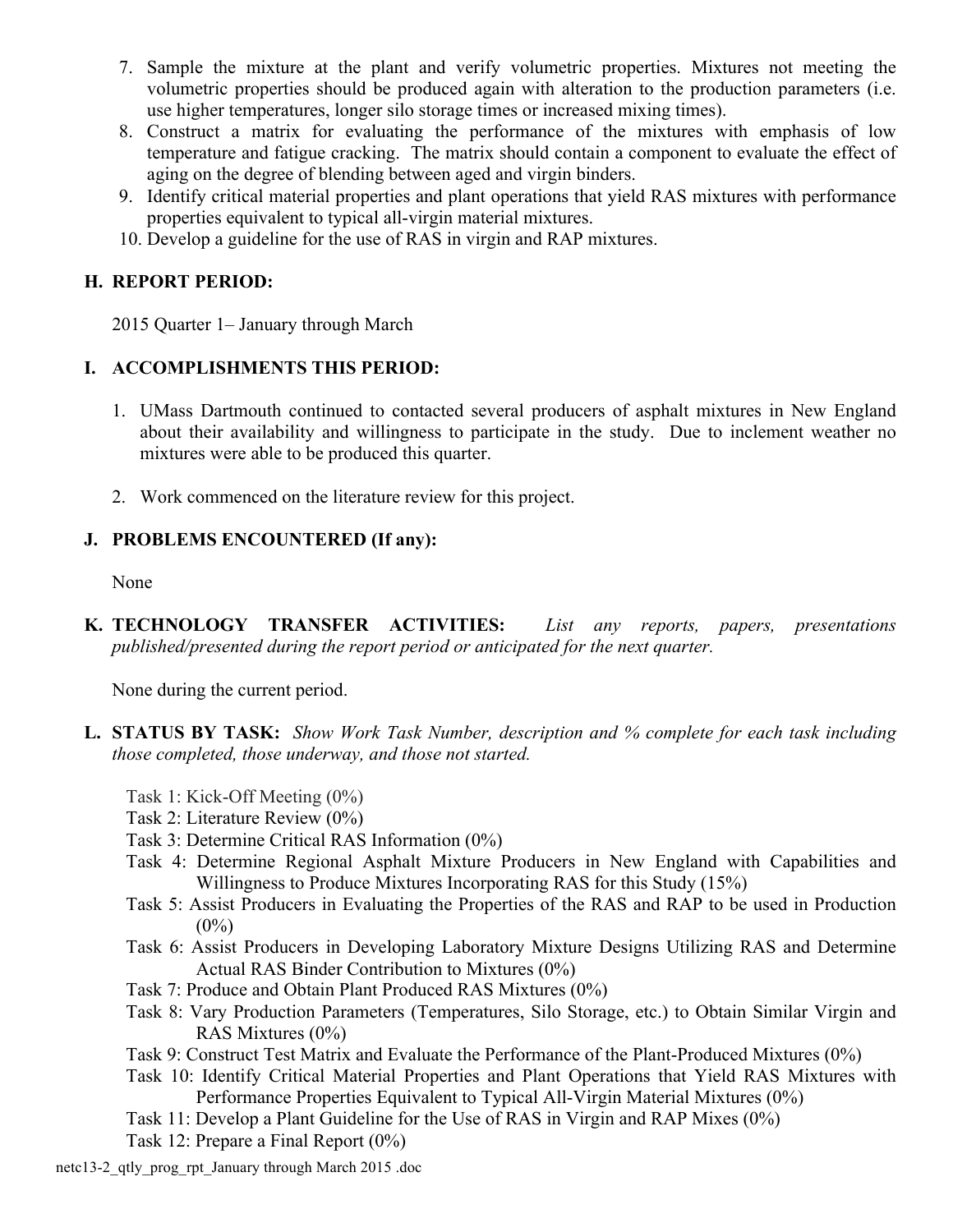# **M. PERCENT COMPLETION OF TOTAL PROJECT:** 0%

# **N. ACTIVITIES PLANNED FOR NEXT QUARTER:**

Complete Literature Review. The contractor (PJ. Keating) will deliver the virgin materials (asphalt binder, aggregates, and shingles) that will be used in producing the mixture to UMass. UMass will start performing mix designs.

**O. FINANCIAL STATUS: As of:** *03/31/15* **Total Project Budget: \$ 249,784.92 Total Expenditures : \$** 0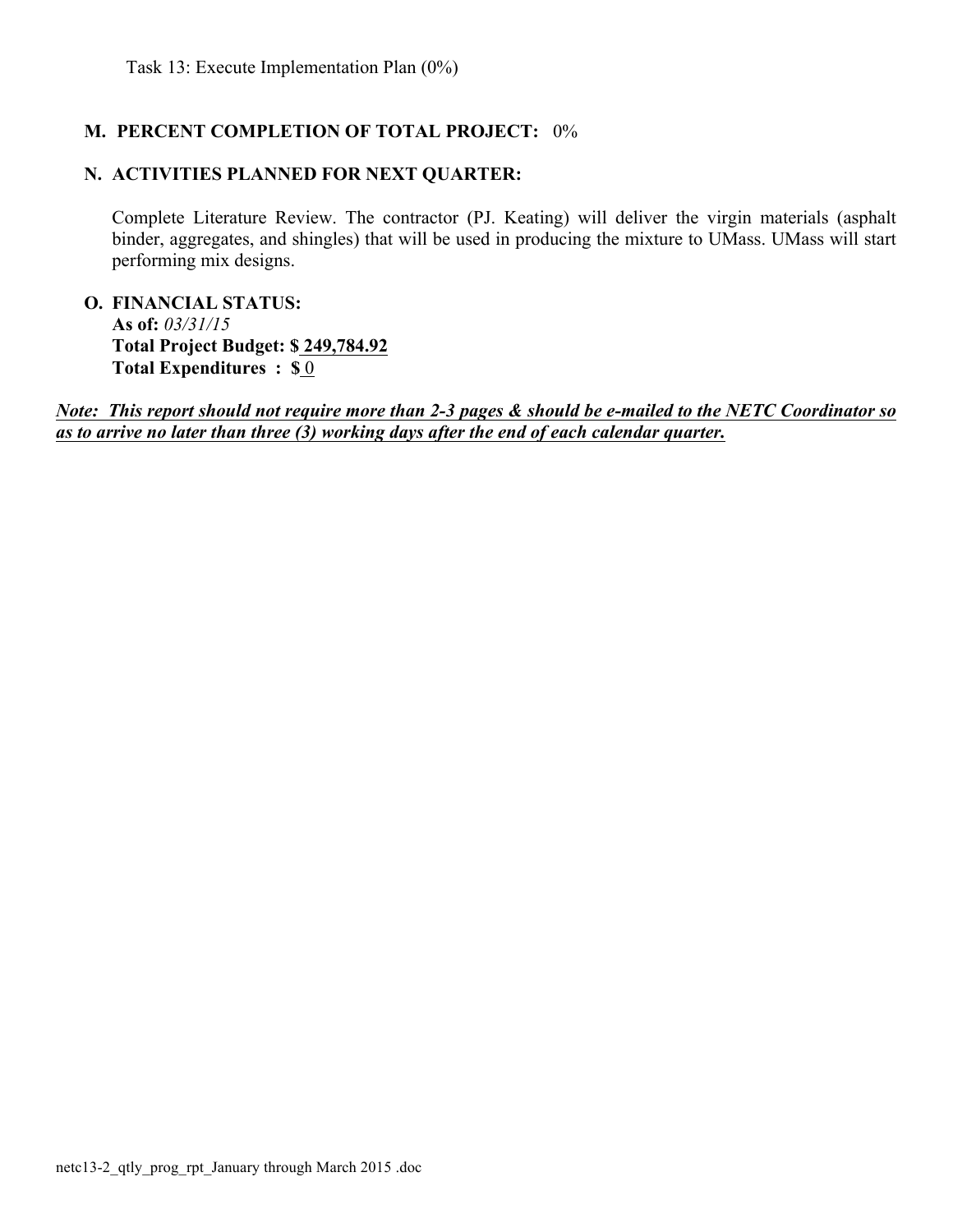# **A. PROJECT NUMBER AND TITLE: NETC 13-3**

# **B. PRINCIPAL INVESTIGATOR(s) & UNIVERSITY(s): Eshan V. Dave, University of New Hampshire**

- **C. WEB SITE ADDRESS (***If one exists***):**
- **D. START DATE (***Per NETC Agreement***): 3/27/2015**
- **E. END DATE (***Per NETC Agreement***): 3/31/2016**

# *F.* **ANTICIPATED COMPLETION DATE: 3/31/2016**

#### **G. PROJECT OBJECTIVES:**

- (1) Review of current QA process used by New England DOTs for precast and prestressed concrete elements (PCE/PSE).
- (2) Review of QA specifications for PCE/PSE.
- (3) On the basis of the review and through working with the technical review committee of the project, develop common acceptance standards for PCE/PSE to be used by NETC constituents.
- (4) Develop a cost-sharing mechanism to accompany the common acceptance standards.
- (5) Identify agencies and contractors to conduct pilot implementation of the common acceptance standards.
- (6) Develop a list of additional materials and services for which common acceptance standards might be beneficial and feasible.

# **H. REPORT PERIOD: 1/1/2015 – 3/31/2015**

# **I. ACCOMPLISHMENTS THIS PERIOD:**

The final contract execution for this research study occurred just before the end of the quarter, thus it was not possible to make significant progress on this research study. However, during this past quarter the researchers collected the information on the QA process of PCE/PSE form all constituent states. The information is currently being processed to develop the state of the practice review.

#### **J. PROBLEMS ENCOUNTERED (If any): None**

#### **K. TECHNOLOGY TRANSFER ACTIVITIES:****None**

#### **L. STATUS BY TASK:**

**Task 1: State of the Practice Review:** The collection of the information on the QA processes for various New England DOTs in underway. A brief review of QA process for CT, ME and VT has been completed.

#### **Task 2: Development of Common Acceptance Standards for PCE/PSE:** No progress to report.

**Task 3: Reporting and Technical Committee Meetings:** No progress to report.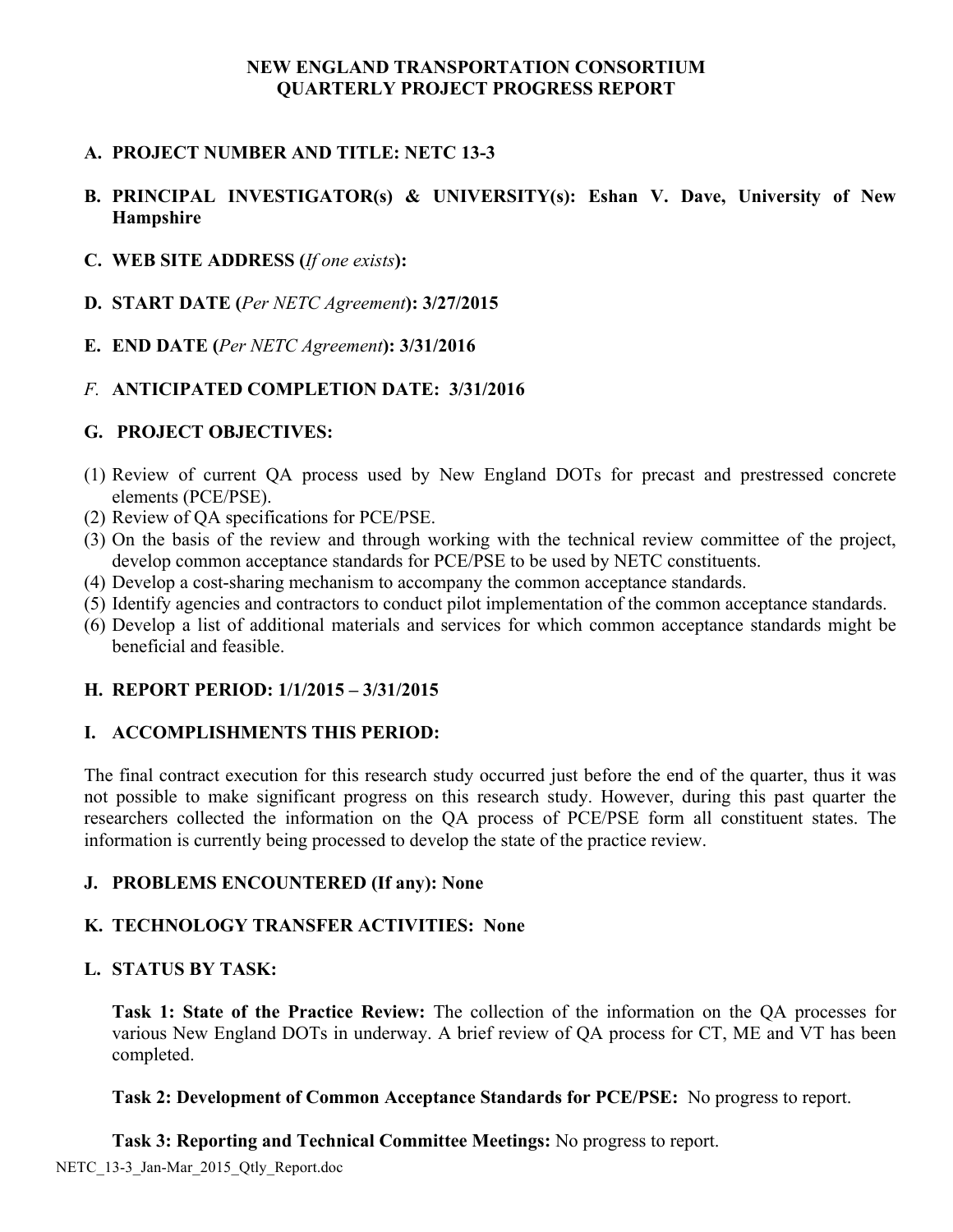# **M. PERCENT COMPLETION OF TOTAL PROJECT: \_\_\_\_1\_\_\_\_\_%**

#### **N. ACTIVITIES PLANNED FOR NEXT QUARTER:**

- **Project Kick-off Meeting**
- **Completion of QA Process Review**
- **Interview with DOT engineers and QA inspectors**

**O. FINANCIAL STATUS: As of:** *4/1/2015* **Total Project Budget: \$ 100,000 Total Expenditures : \$ 0**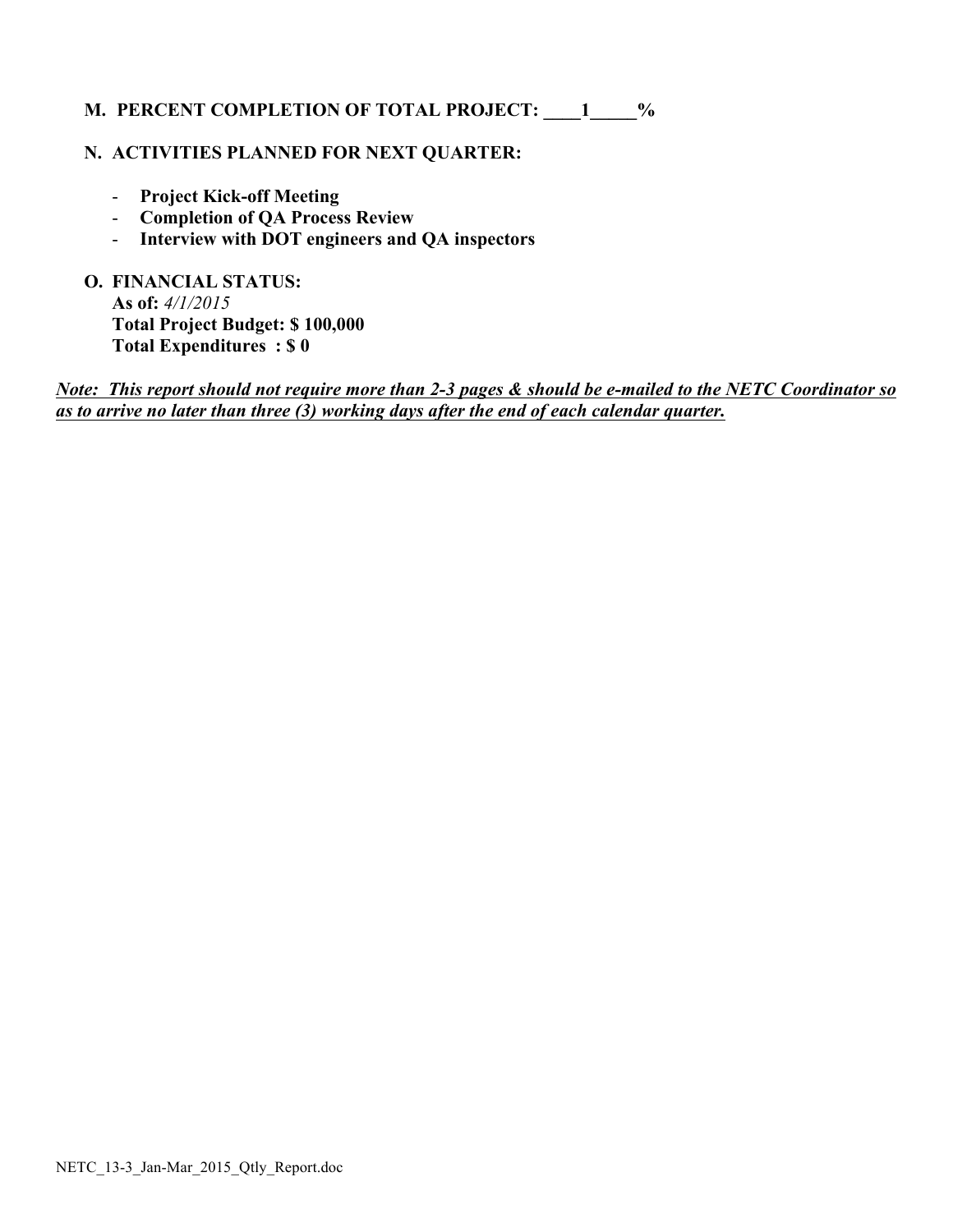- **A. PROJECT NUMBER AND TITLE: NETC 09-03: Advanced Composite Materials in New England's Transportation Infrastructure: Design, Fabrication and Installation of ACM Bridge Drain System**
- **B. PRINCIPAL INVESTIGATOR(s) & UNIVERSITY(s): Dr. Roberto Lopez-Anido P.E. University of Maine's Advanced Structures and Composites Center**
- **C. WEB SITE ADDRESS:** *www.composites.umaine.edu*
- **D. START DATE: September 1, 2013**
- **E. END DATE (***Per NETC Agreement***): August 31, 2015**

#### *F.* **ANTICIPATED COMPLETION DATE: Same as End Date**

*If different from the END DATE in paragraph E., the reason must be given. It is the responsibility of the Principal Investigator to insure that the project, including review of the draft report by the Project Technical Committee and the printing of the Final Report, is completed prior to the Agreement End Date. Costs incurred after the Agreement End Date cannot be reimbursed. Requests for extensions of the Agreement End Date must contain the reasons for the request and be submitted so as to arrive in the Coordinator's office at least 90 days prior to the Agreement End Date.*

#### **G. PROJECT OBJECTIVES:**

1. Design and fabricate a standard FRP drain that can be produced economically for use throughout New England bridges; and

2. Install the fabricated drain system in two to three representative bridge applications in New England to provide information on its performance, ease of construction, and cost.

#### **H. REPORT PERIOD: 1/1/2015 to 3/31/2015**

#### **I. ACCOMPLISHMENTS THIS PERIOD:**

Task 4 – Product validation: baseline mechanical properties and durability

The laboratory tests to assess environmental durability and generate mechanical properties for the three vendors (Kenway, ACO, and Grace Composites – FRP Bridge Drain Pipe) were completed. Draft reports summarizing baseline mechanical properties and durability performance based on coupon tests for three vendors were submitted to the Technical Committee.

#### Tasks 5 and 6 - Document installation of FRP drains in bridges

Contacted MaineDOT to coordinate the monitoring of the Westbrook Bridge FRP drains installation, which is scheduled for construction in the Fall.

# **J. PROBLEMS ENCOUNTERED (If any):**

None